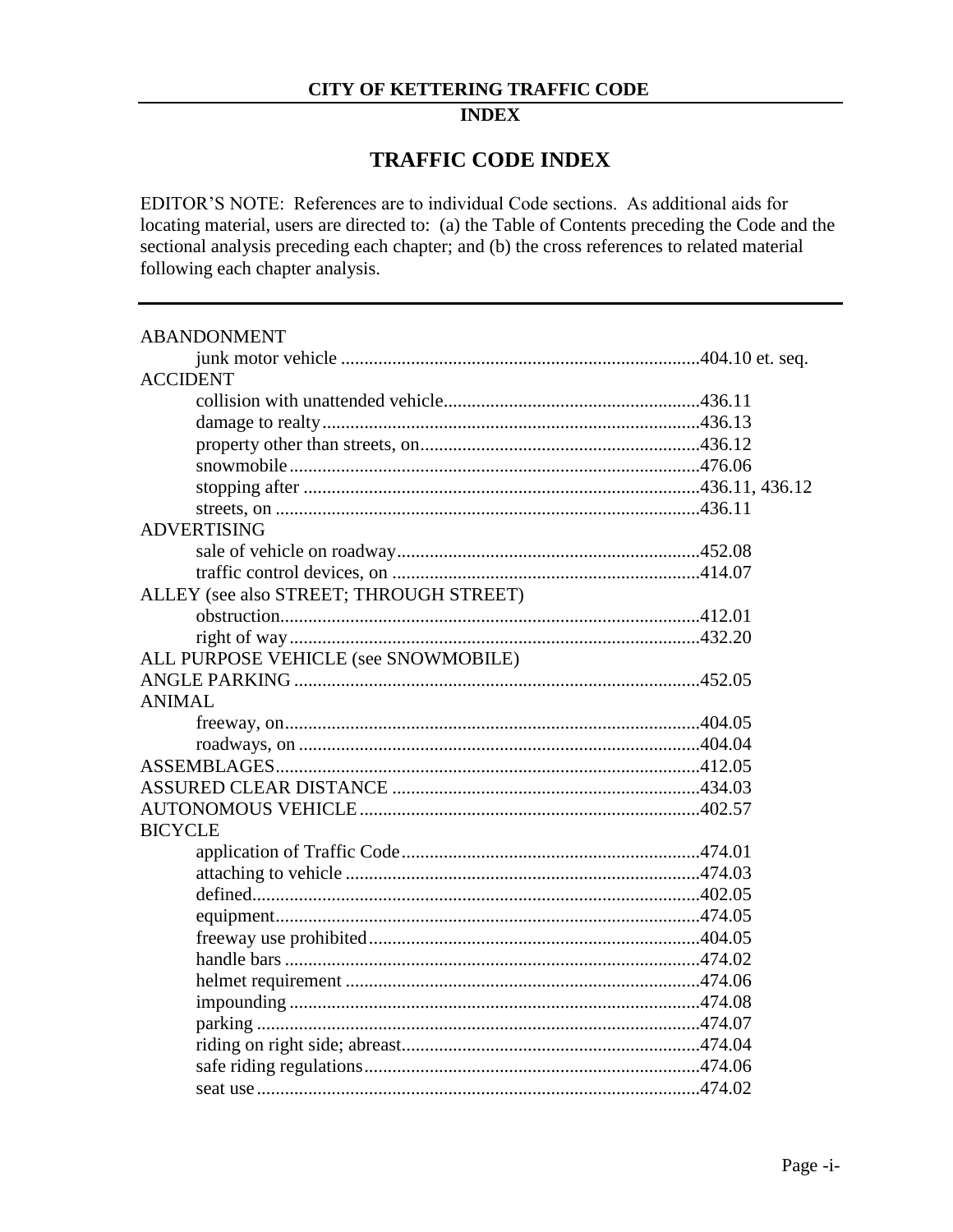| <b>BLIND PERSON</b>                      |  |
|------------------------------------------|--|
|                                          |  |
|                                          |  |
| <b>BRAKES</b>                            |  |
|                                          |  |
| <b>BUS</b>                               |  |
|                                          |  |
|                                          |  |
| school                                   |  |
|                                          |  |
| stops                                    |  |
| <b>COMMERCIAL AND HEAVY VEHICLES</b>     |  |
| (see also LOADS, VEHICLE; MOTOR VEHICLE) |  |
| buses (see BUS)                          |  |
|                                          |  |
|                                          |  |
| driver                                   |  |
|                                          |  |
|                                          |  |
|                                          |  |
|                                          |  |
| loading zone                             |  |
|                                          |  |
|                                          |  |
|                                          |  |
|                                          |  |
|                                          |  |
|                                          |  |
|                                          |  |
|                                          |  |
|                                          |  |
|                                          |  |
|                                          |  |
|                                          |  |
|                                          |  |
|                                          |  |
|                                          |  |
| trolleys (see TROLLEYS)                  |  |
|                                          |  |
|                                          |  |
|                                          |  |
| <b>CONSTRUCTION</b>                      |  |
|                                          |  |
|                                          |  |
|                                          |  |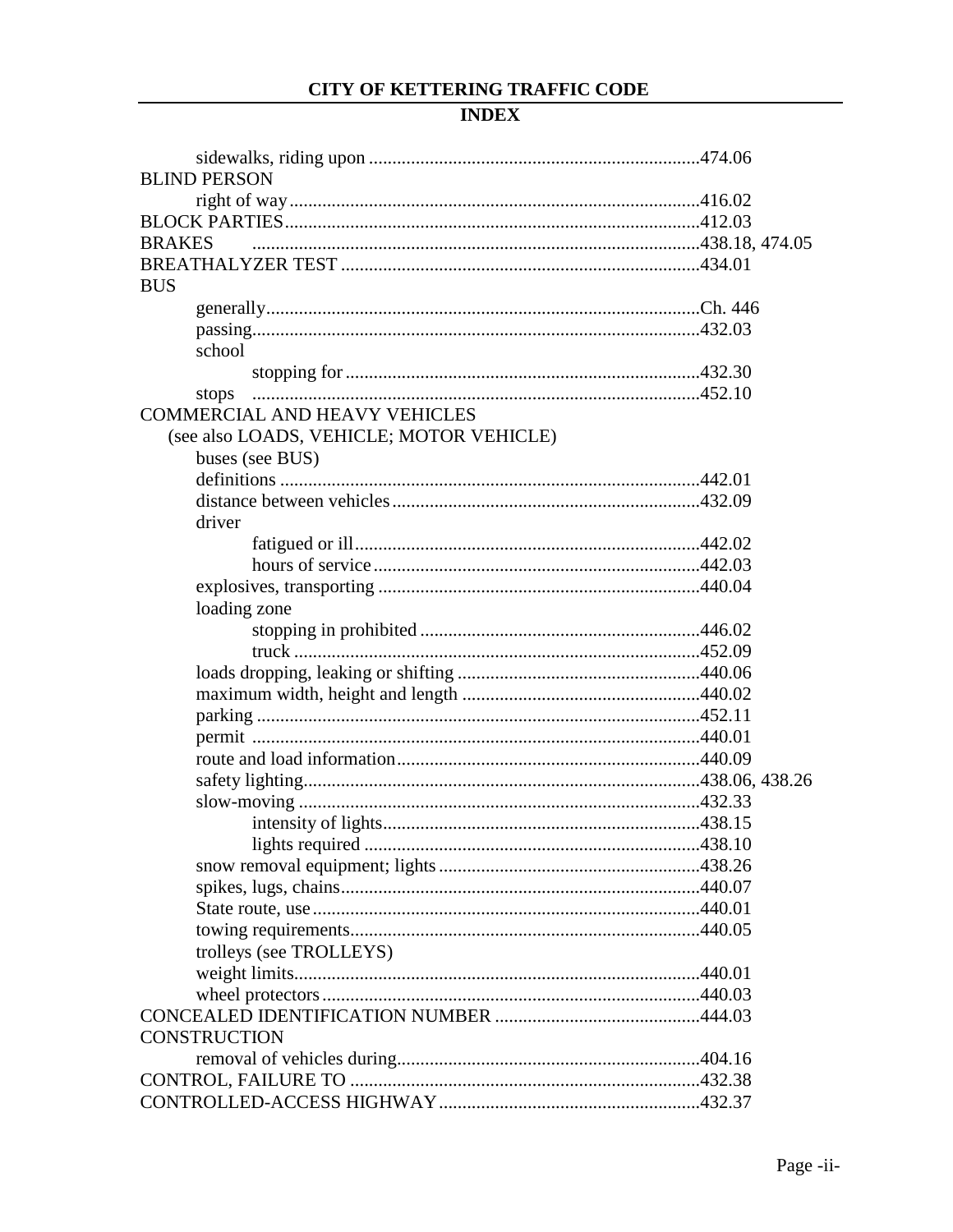| <b>COUNCIL</b>                                       |  |
|------------------------------------------------------|--|
|                                                      |  |
|                                                      |  |
| <b>CROSSWALK</b>                                     |  |
|                                                      |  |
|                                                      |  |
|                                                      |  |
| <b>CURB</b>                                          |  |
|                                                      |  |
| <b>DEFINITIONS</b>                                   |  |
|                                                      |  |
|                                                      |  |
|                                                      |  |
|                                                      |  |
|                                                      |  |
|                                                      |  |
| <b>DRIVER'S LICENSE</b>                              |  |
|                                                      |  |
|                                                      |  |
|                                                      |  |
|                                                      |  |
|                                                      |  |
|                                                      |  |
|                                                      |  |
|                                                      |  |
|                                                      |  |
|                                                      |  |
|                                                      |  |
|                                                      |  |
| <b>DRIVEWAYS</b>                                     |  |
|                                                      |  |
|                                                      |  |
| <b>DRIVING</b>                                       |  |
|                                                      |  |
|                                                      |  |
| controlled-access highway entering and exiting432.37 |  |
|                                                      |  |
|                                                      |  |
|                                                      |  |
|                                                      |  |
|                                                      |  |
|                                                      |  |
|                                                      |  |
|                                                      |  |
|                                                      |  |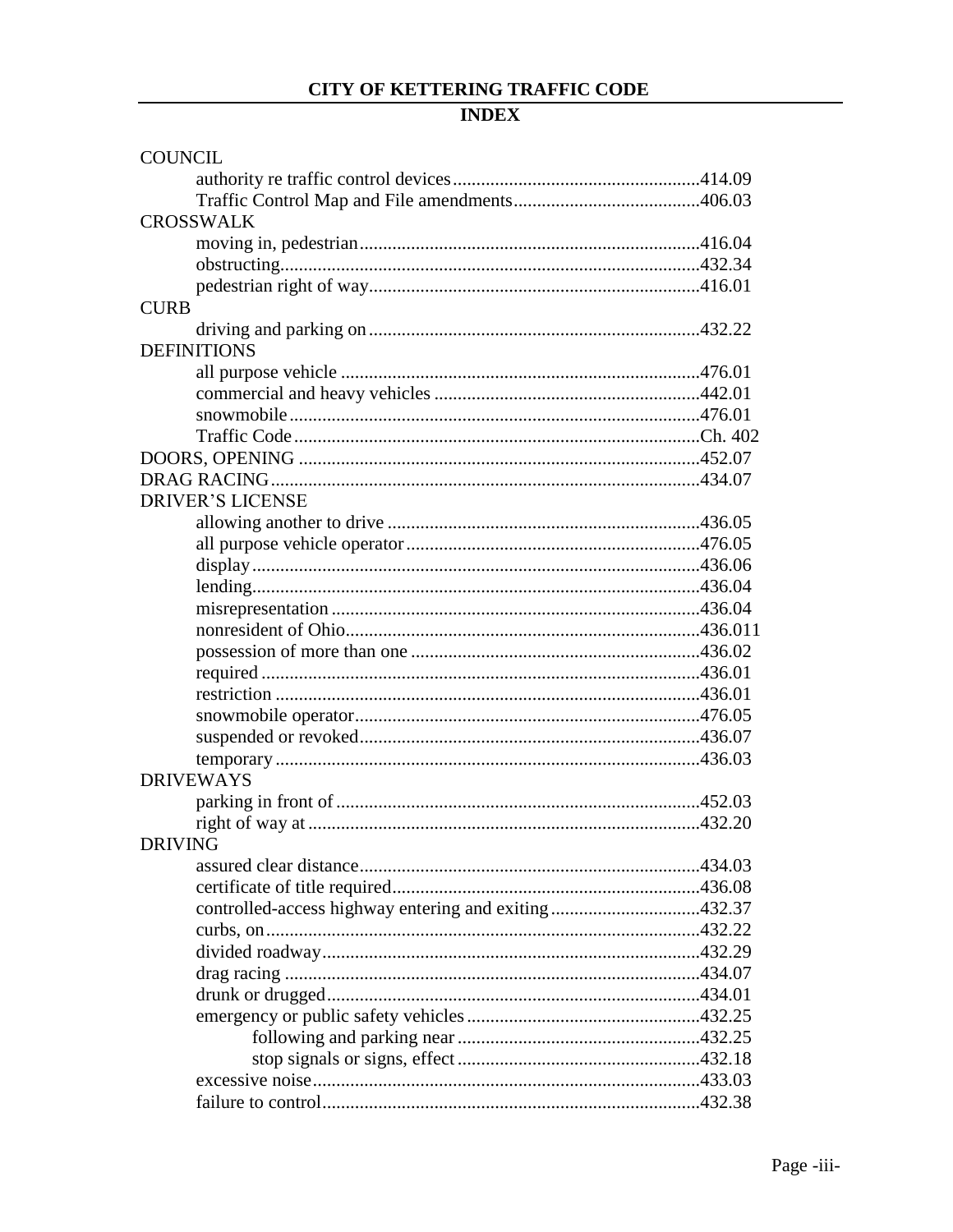| DRIVING (continued)                    |  |
|----------------------------------------|--|
|                                        |  |
| grade crossing                         |  |
|                                        |  |
|                                        |  |
|                                        |  |
|                                        |  |
| lanes                                  |  |
|                                        |  |
|                                        |  |
| passing                                |  |
|                                        |  |
|                                        |  |
|                                        |  |
|                                        |  |
|                                        |  |
|                                        |  |
|                                        |  |
|                                        |  |
|                                        |  |
|                                        |  |
| right of way                           |  |
|                                        |  |
|                                        |  |
|                                        |  |
|                                        |  |
|                                        |  |
|                                        |  |
|                                        |  |
|                                        |  |
|                                        |  |
| signals                                |  |
|                                        |  |
|                                        |  |
| speed                                  |  |
|                                        |  |
|                                        |  |
|                                        |  |
|                                        |  |
|                                        |  |
|                                        |  |
| stop sign (see TRAFFIC CONTROL DEVICE) |  |
|                                        |  |
|                                        |  |
|                                        |  |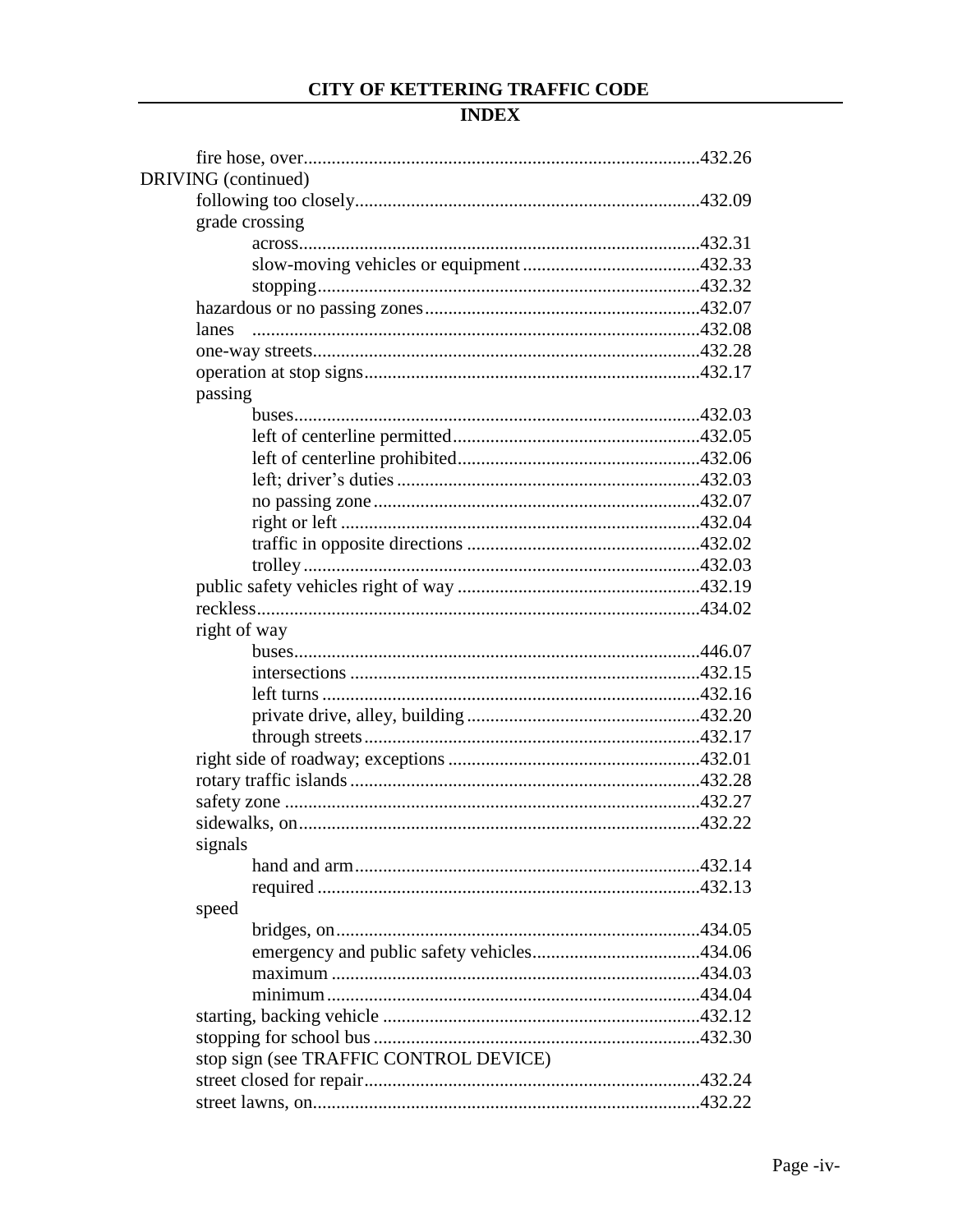| DRIVING (continued)                                |  |
|----------------------------------------------------|--|
|                                                    |  |
|                                                    |  |
|                                                    |  |
|                                                    |  |
|                                                    |  |
|                                                    |  |
|                                                    |  |
| <b>DRUG OF ABUSE</b>                               |  |
|                                                    |  |
|                                                    |  |
| <b>DWI</b>                                         |  |
| <b>EMERGENCIES</b>                                 |  |
|                                                    |  |
|                                                    |  |
| EMERGENCY VEHICLE (see also PUBLIC SAFETY VEHICLE) |  |
|                                                    |  |
|                                                    |  |
|                                                    |  |
| ENFORCEMENT (see under individual subject)         |  |
| EQUIPMENT (see VEHICLE EQUIPMENT)                  |  |
| <b>EXPLOSIVES</b>                                  |  |
|                                                    |  |
|                                                    |  |
|                                                    |  |
|                                                    |  |
|                                                    |  |
| FLASHING SIGNALS (see TRAFFIC CONTROL DEVICE)      |  |
| <b>FLEEING</b>                                     |  |
| FREEWAY (see under STREET)                         |  |
|                                                    |  |
|                                                    |  |
| GRADE CROSSINGS                                    |  |
|                                                    |  |
|                                                    |  |
|                                                    |  |
|                                                    |  |
|                                                    |  |
| <b>HIGHWAY</b> (see STREET)                        |  |
|                                                    |  |
| HIT SKIP (see ACCIDENT)                            |  |
|                                                    |  |
| <b>HORNS</b>                                       |  |
|                                                    |  |
|                                                    |  |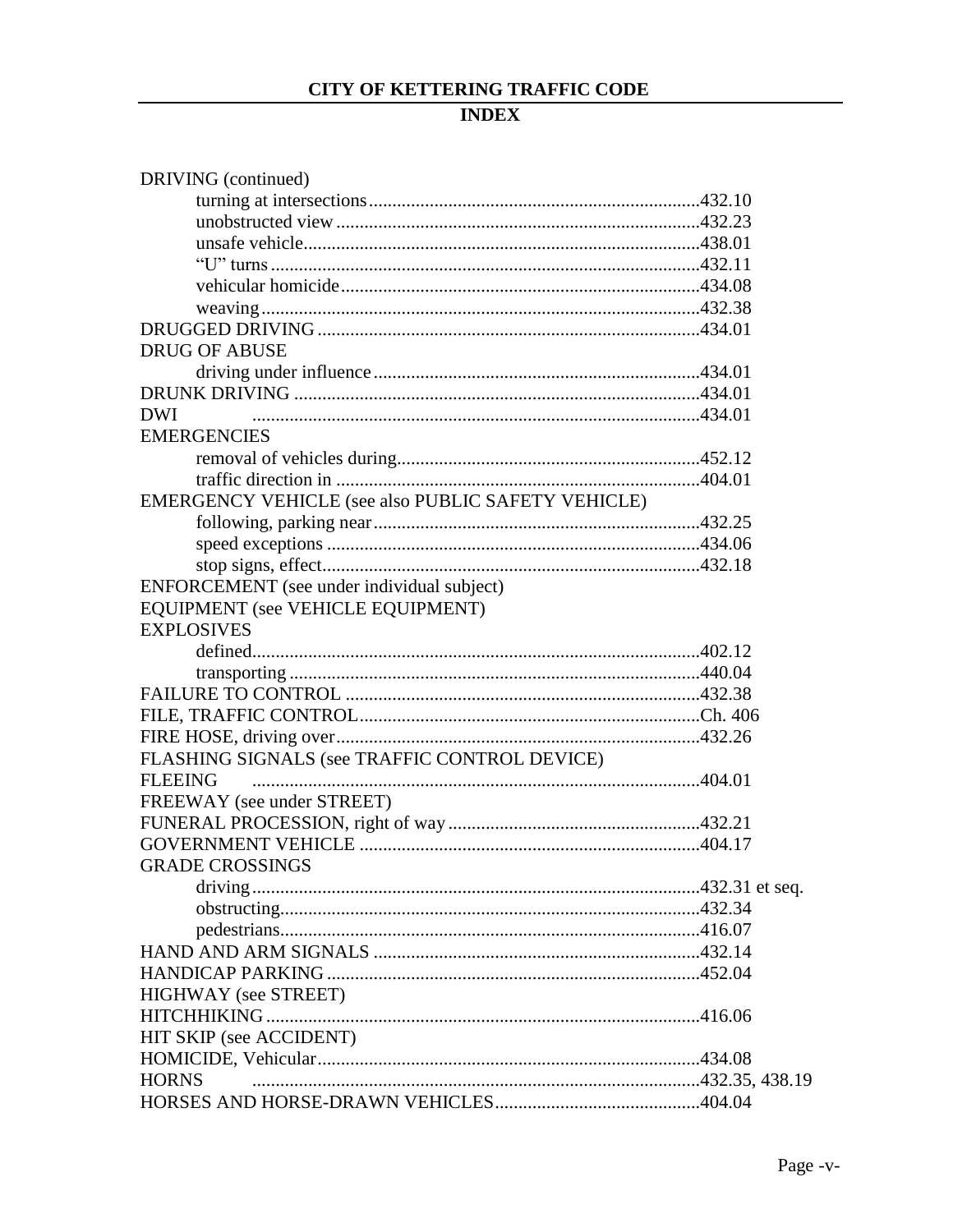| <b>IMPOUNDING</b>                        |  |
|------------------------------------------|--|
|                                          |  |
|                                          |  |
|                                          |  |
| <b>INTERSECTION</b>                      |  |
|                                          |  |
|                                          |  |
|                                          |  |
| <b>INTOXICANTS</b>                       |  |
|                                          |  |
|                                          |  |
|                                          |  |
|                                          |  |
|                                          |  |
| <b>KEY</b>                               |  |
|                                          |  |
|                                          |  |
|                                          |  |
| LAW ENFORCEMENT OFFICER (see OFFICIAL,   |  |
| MUNICIPAL; POLICE OFFICER)               |  |
|                                          |  |
| LICENSE, driver's (see DRIVER'S LICENSE) |  |
| <b>LICENSE PLATE</b>                     |  |
|                                          |  |
|                                          |  |
|                                          |  |
|                                          |  |
| LIGHTS (see VEHICLE LIGHTS)              |  |
|                                          |  |
| LOADS, VEHICLE (see also COMMERCIAL      |  |
| AND HEAVY VEHICLES)                      |  |
|                                          |  |
|                                          |  |
|                                          |  |
|                                          |  |
|                                          |  |
|                                          |  |
|                                          |  |
|                                          |  |
|                                          |  |
| MOTOR VEHICLE (see also COMMERCIAL AND   |  |
| HEAVY VEHICLES; MOTORCYCLE)              |  |
| accident (see ACCIDENT)                  |  |
|                                          |  |
|                                          |  |
|                                          |  |
|                                          |  |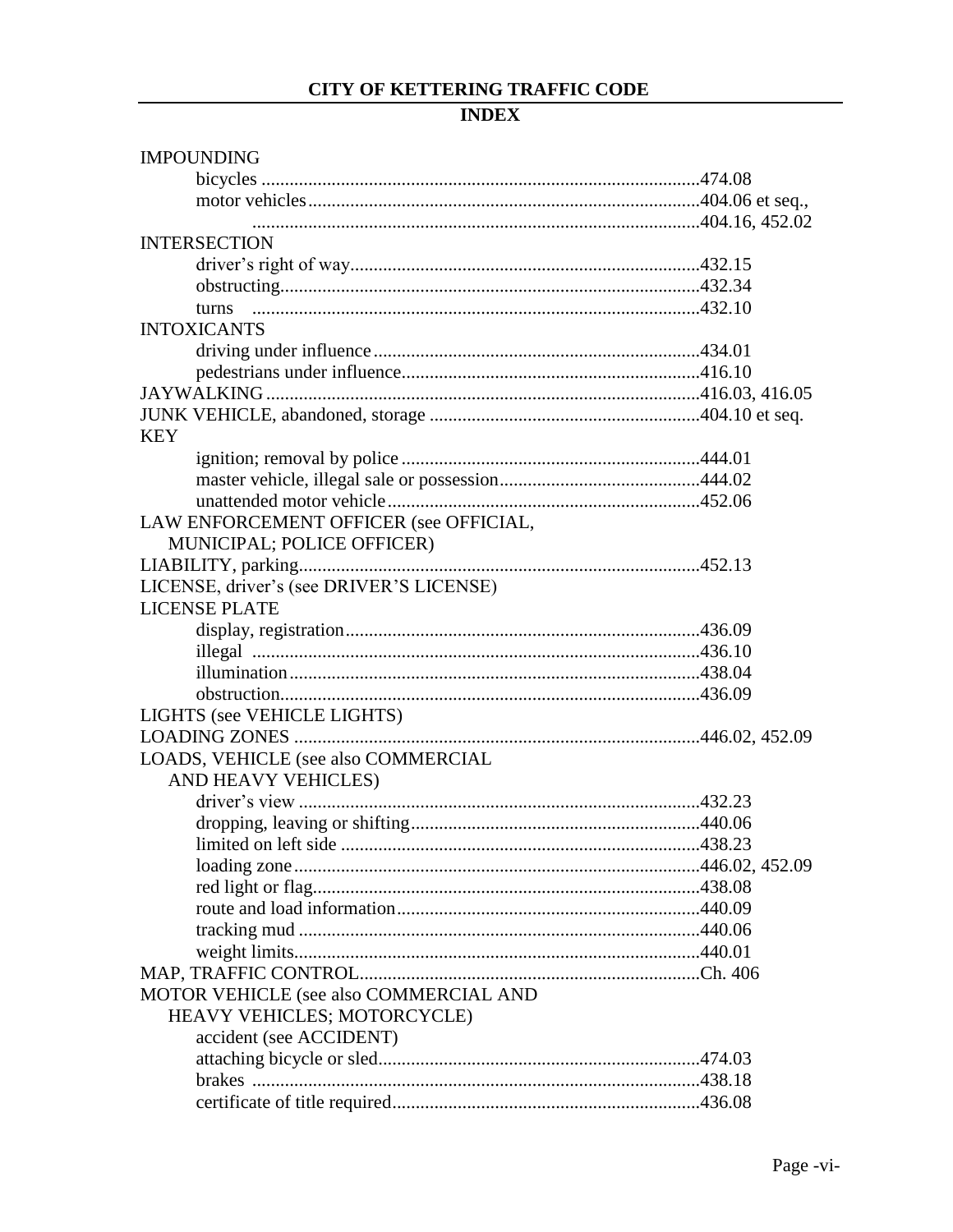| <b>MOTOR VEHICLE (continued)</b>                  |  |
|---------------------------------------------------|--|
|                                                   |  |
|                                                   |  |
| driving (see DRIVING)                             |  |
| emergency vehicle (see EMERGENCY VEHICLE)         |  |
| equipment (see VEHICLE EQUIPMENT)                 |  |
|                                                   |  |
|                                                   |  |
|                                                   |  |
|                                                   |  |
| license plate (see LICENSE PLATE)                 |  |
| lights (see VEHICLE LIGHTS)                       |  |
|                                                   |  |
|                                                   |  |
| public safety vehicle (see PUBLIC SAFETY VEHICLE) |  |
|                                                   |  |
|                                                   |  |
|                                                   |  |
|                                                   |  |
|                                                   |  |
|                                                   |  |
|                                                   |  |
|                                                   |  |
| <b>MOTORCYCLE</b>                                 |  |
|                                                   |  |
|                                                   |  |
|                                                   |  |
|                                                   |  |
|                                                   |  |
|                                                   |  |
|                                                   |  |
|                                                   |  |
|                                                   |  |
|                                                   |  |
|                                                   |  |
| <b>OPERATION</b> (see DRIVING)                    |  |
| OPERATOR'S LICENSE (see DRIVER'S LICENSE)         |  |
| <b>OVERTAKING</b> (see PASSING)                   |  |
|                                                   |  |
| <b>PARKING</b>                                    |  |
|                                                   |  |
|                                                   |  |
|                                                   |  |
|                                                   |  |
|                                                   |  |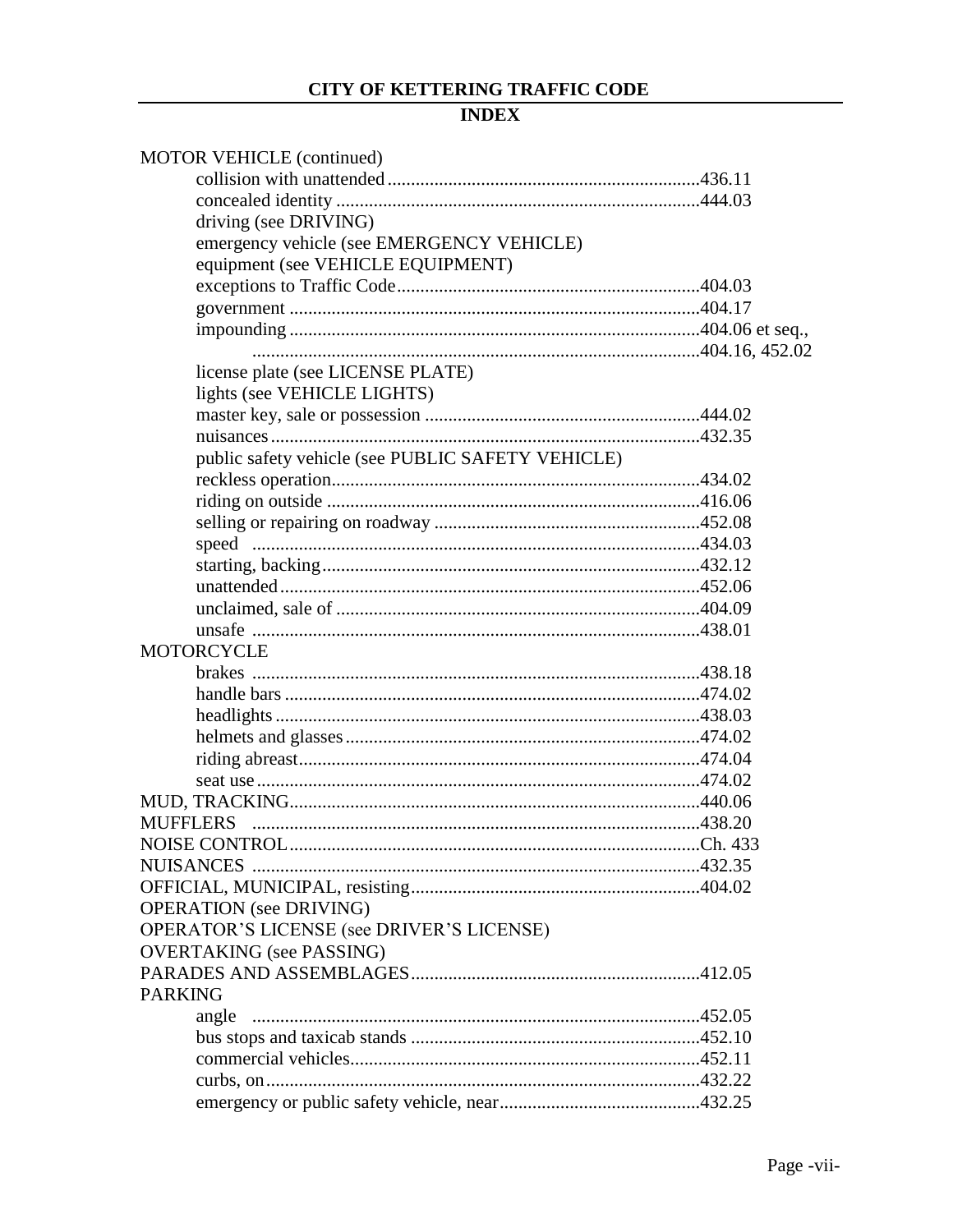| PARKING (continued) |  |
|---------------------|--|
|                     |  |
|                     |  |
|                     |  |
|                     |  |
|                     |  |
|                     |  |
|                     |  |
|                     |  |
|                     |  |
|                     |  |
|                     |  |
| <b>PARKS</b>        |  |
|                     |  |
|                     |  |
| <b>PEDESTRIAN</b>   |  |
|                     |  |
|                     |  |
|                     |  |
|                     |  |
|                     |  |
|                     |  |
|                     |  |
|                     |  |
|                     |  |
| right of way        |  |
|                     |  |
|                     |  |
|                     |  |
|                     |  |
|                     |  |
|                     |  |
|                     |  |
|                     |  |
|                     |  |
| <b>PEELING</b>      |  |
| <b>PENALTY</b>      |  |
|                     |  |
|                     |  |
|                     |  |
| <b>PERMIT</b>       |  |
|                     |  |
|                     |  |
|                     |  |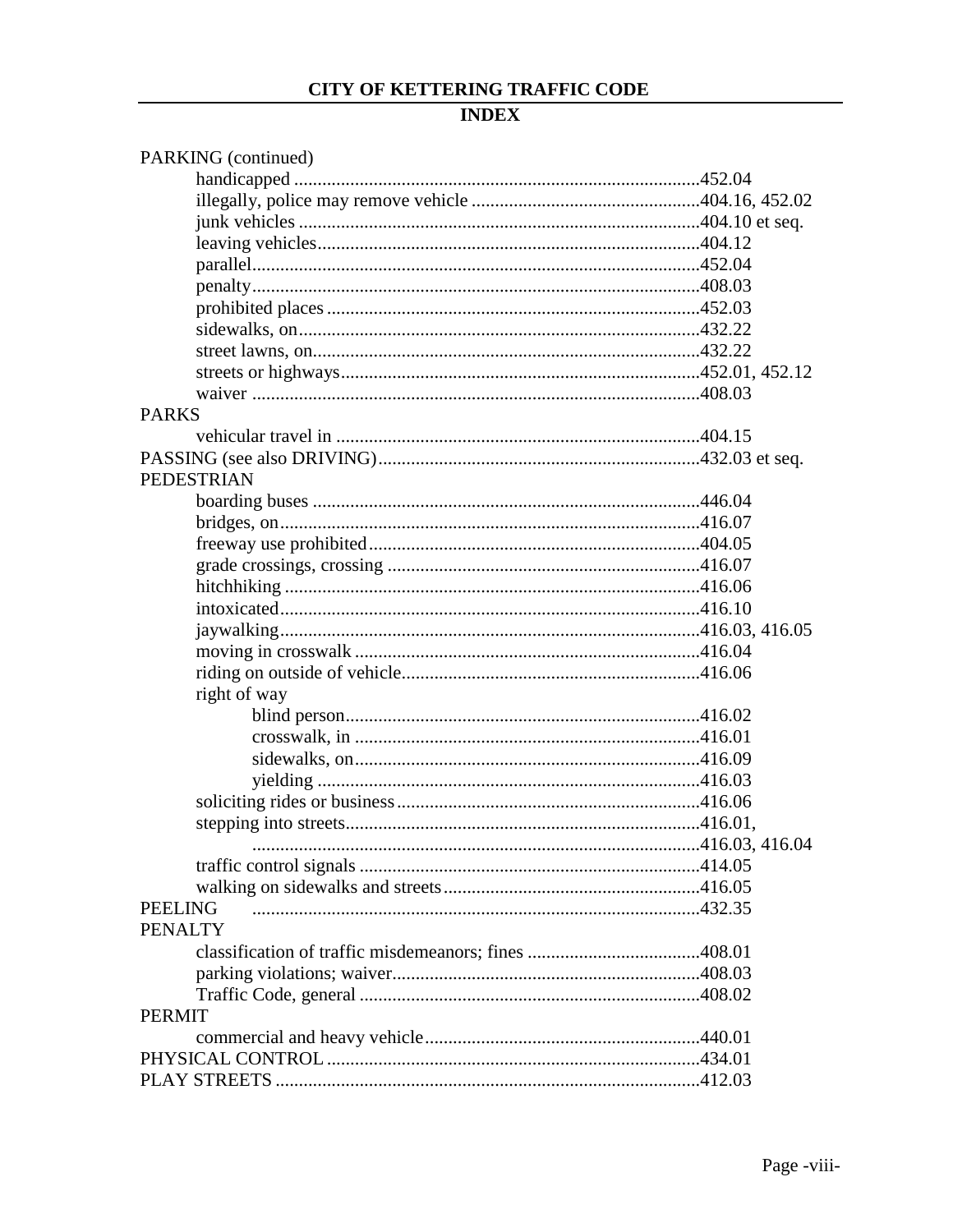| <b>POLICE OFFICER</b>                              |  |
|----------------------------------------------------|--|
|                                                    |  |
|                                                    |  |
| PRIVATE PROPERTY                                   |  |
|                                                    |  |
|                                                    |  |
|                                                    |  |
| PROPERTY DESTRUCTION                               |  |
|                                                    |  |
| PROPERTY, REAL                                     |  |
|                                                    |  |
| <b>PUBLIC PROPERTY</b>                             |  |
|                                                    |  |
|                                                    |  |
| PUBLIC SAFETY VEHICLE (see also EMERGENCY VEHICLE) |  |
|                                                    |  |
|                                                    |  |
|                                                    |  |
|                                                    |  |
|                                                    |  |
|                                                    |  |
|                                                    |  |
|                                                    |  |
|                                                    |  |
| <b>REPORTS</b>                                     |  |
|                                                    |  |
|                                                    |  |
|                                                    |  |
| <b>RIGHT OF WAY</b>                                |  |
|                                                    |  |
|                                                    |  |
|                                                    |  |
| motor vehicle                                      |  |
|                                                    |  |
|                                                    |  |
|                                                    |  |
| pedestrian                                         |  |
|                                                    |  |
|                                                    |  |
|                                                    |  |
|                                                    |  |
|                                                    |  |
|                                                    |  |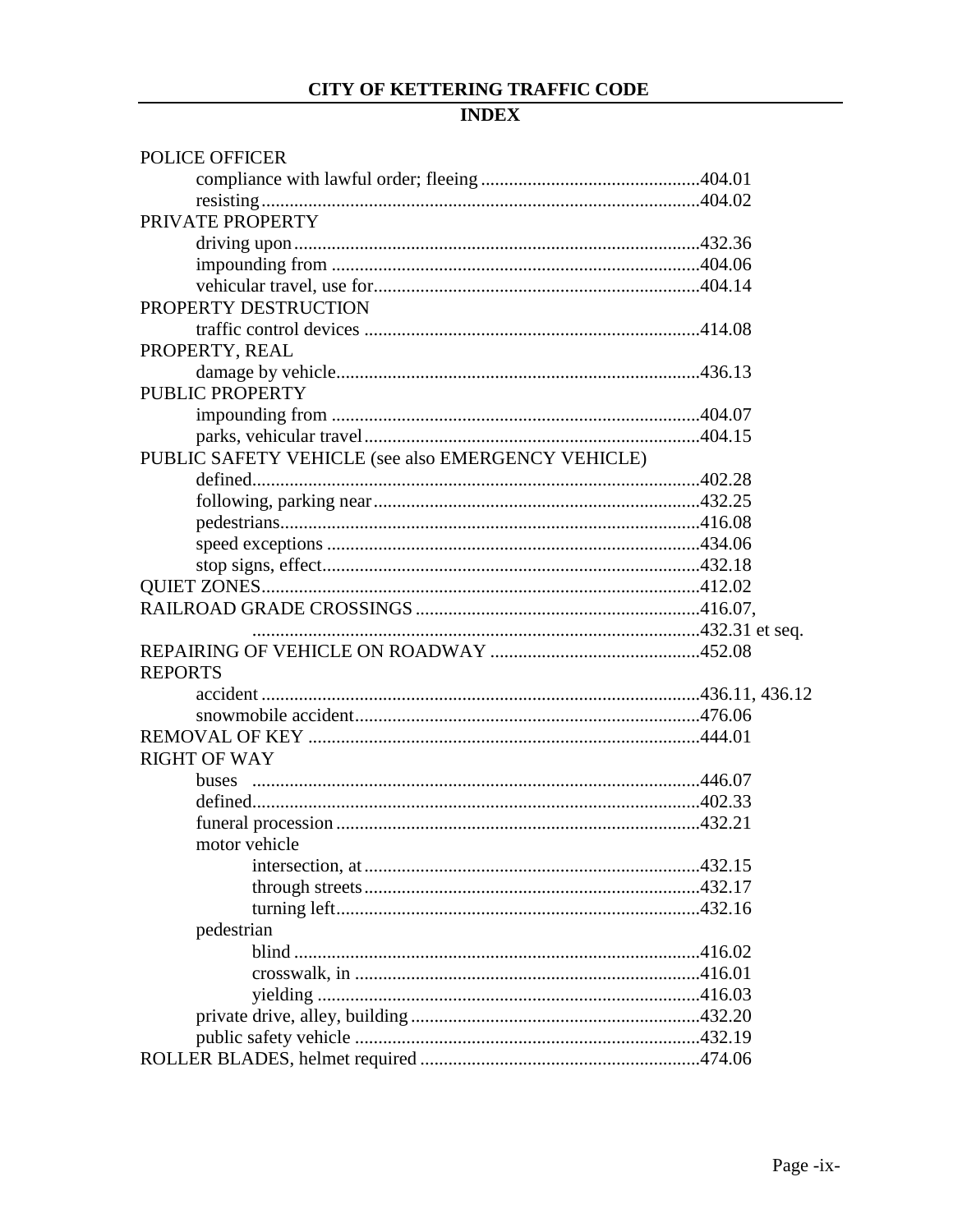| <b>SALES</b>      |                                            |        |
|-------------------|--------------------------------------------|--------|
|                   |                                            |        |
|                   |                                            |        |
|                   | <b>SCHOOL BUS (see BUS)</b>                |        |
|                   |                                            |        |
|                   |                                            |        |
|                   | <b>SHARED MOBILITY DEVICES</b>             |        |
|                   |                                            |        |
|                   |                                            |        |
|                   |                                            |        |
|                   |                                            |        |
|                   |                                            |        |
|                   |                                            |        |
|                   |                                            |        |
|                   |                                            |        |
|                   |                                            |        |
|                   |                                            |        |
|                   |                                            |        |
|                   |                                            |        |
|                   |                                            |        |
|                   |                                            |        |
| <b>SIDEWALKS</b>  |                                            |        |
|                   |                                            |        |
|                   |                                            |        |
|                   | SIGNALS (see HAND AND ARM SIGNALS; TRAFFIC |        |
|                   | <b>CONTROL DEVICE)</b>                     |        |
|                   | SIGNS (see also TRAFFIC CONTROL DEVICE)    |        |
|                   |                                            |        |
|                   |                                            |        |
| <b>SIREN</b>      |                                            |        |
| bicycle           |                                            | 474.05 |
|                   |                                            |        |
|                   | SNOW REMOVAL EQUIPMENT                     |        |
| lights            |                                            |        |
| <b>SNOWMOBILE</b> |                                            |        |
|                   |                                            |        |
|                   |                                            |        |
|                   |                                            |        |
|                   |                                            |        |
|                   |                                            |        |
|                   | operation                                  |        |
|                   |                                            |        |
|                   |                                            |        |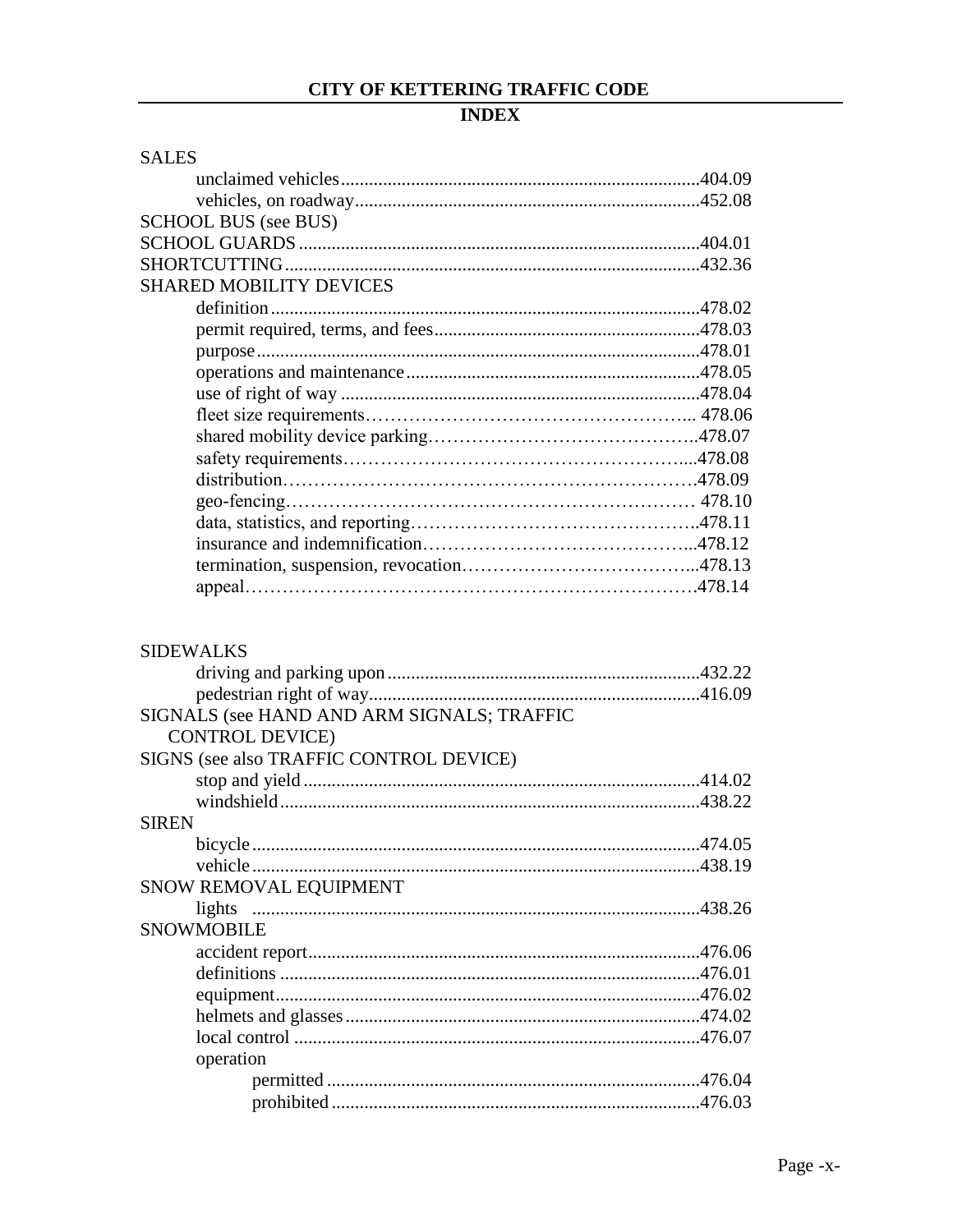| <b>SPEED</b>                               |  |
|--------------------------------------------|--|
|                                            |  |
|                                            |  |
|                                            |  |
|                                            |  |
|                                            |  |
| STREET (see also ALLEY AND THROUGH STREET) |  |
|                                            |  |
| construction                               |  |
|                                            |  |
|                                            |  |
|                                            |  |
| STREET (continued)                         |  |
| freeway                                    |  |
|                                            |  |
|                                            |  |
|                                            |  |
|                                            |  |
|                                            |  |
| play                                       |  |
|                                            |  |
|                                            |  |
| <b>STREET LAWNS</b>                        |  |
|                                            |  |
|                                            |  |
| THROUGH STREET (see also STREET)           |  |
|                                            |  |
|                                            |  |
|                                            |  |
|                                            |  |
|                                            |  |
| <b>TRAFFIC CODE</b>                        |  |
|                                            |  |
|                                            |  |
| <b>TRAFFIC CONTROL DEVICE</b>              |  |
|                                            |  |
|                                            |  |
|                                            |  |
|                                            |  |
|                                            |  |
|                                            |  |
|                                            |  |
|                                            |  |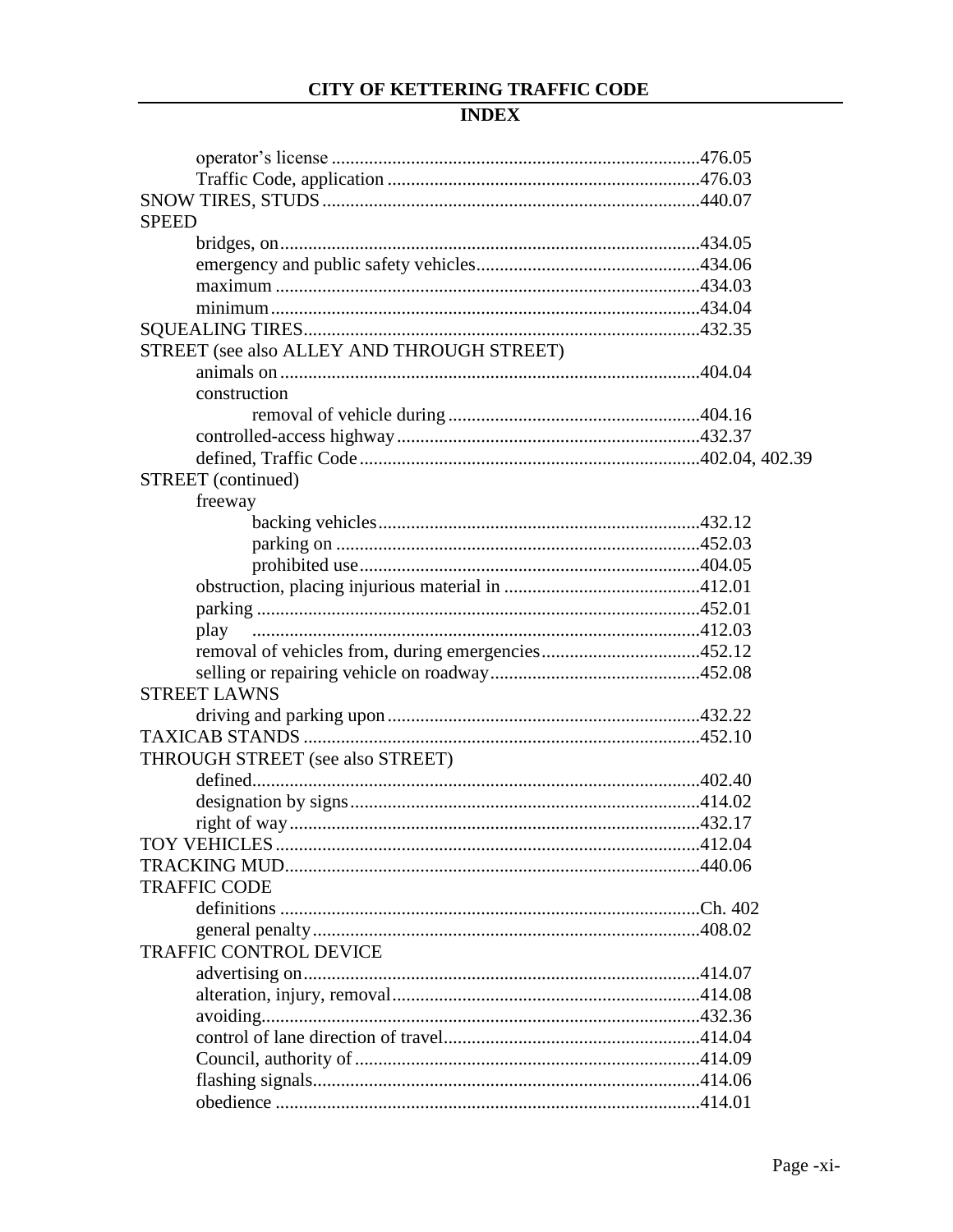| <b>TRAILERS</b>                               |  |
|-----------------------------------------------|--|
| <b>TREE LAWNS</b>                             |  |
|                                               |  |
| <b>THEFT</b>                                  |  |
| <b>TROLLEYS</b>                               |  |
|                                               |  |
|                                               |  |
| TRUCK (see COMMERCIAL AND HEAVY VEHICLES)     |  |
| <b>U TURN</b>                                 |  |
|                                               |  |
|                                               |  |
|                                               |  |
| VEHICLE (see COMMERCIAL AND HEAVY VEHICLES;   |  |
| EMERGENCY VEHICLE; MOTOR VEHICLE; MOTORCYCLE; |  |
| PUBLIC SAFETY VEHICLE)                        |  |
| VEHICLE EQUIPMENT                             |  |
| bicycles (see BICYCLE)                        |  |
|                                               |  |
|                                               |  |
|                                               |  |
|                                               |  |
| lights (see VEHICLE LIGHTS)                   |  |
| loads (see LOADS, VEHICLE)                    |  |
|                                               |  |
|                                               |  |
|                                               |  |
|                                               |  |
| slow-moving                                   |  |
|                                               |  |
|                                               |  |
|                                               |  |
|                                               |  |
| <b>VEHICLE LIGHTS</b>                         |  |
|                                               |  |
|                                               |  |
| cowl                                          |  |
|                                               |  |
|                                               |  |
|                                               |  |
| headlights                                    |  |
|                                               |  |